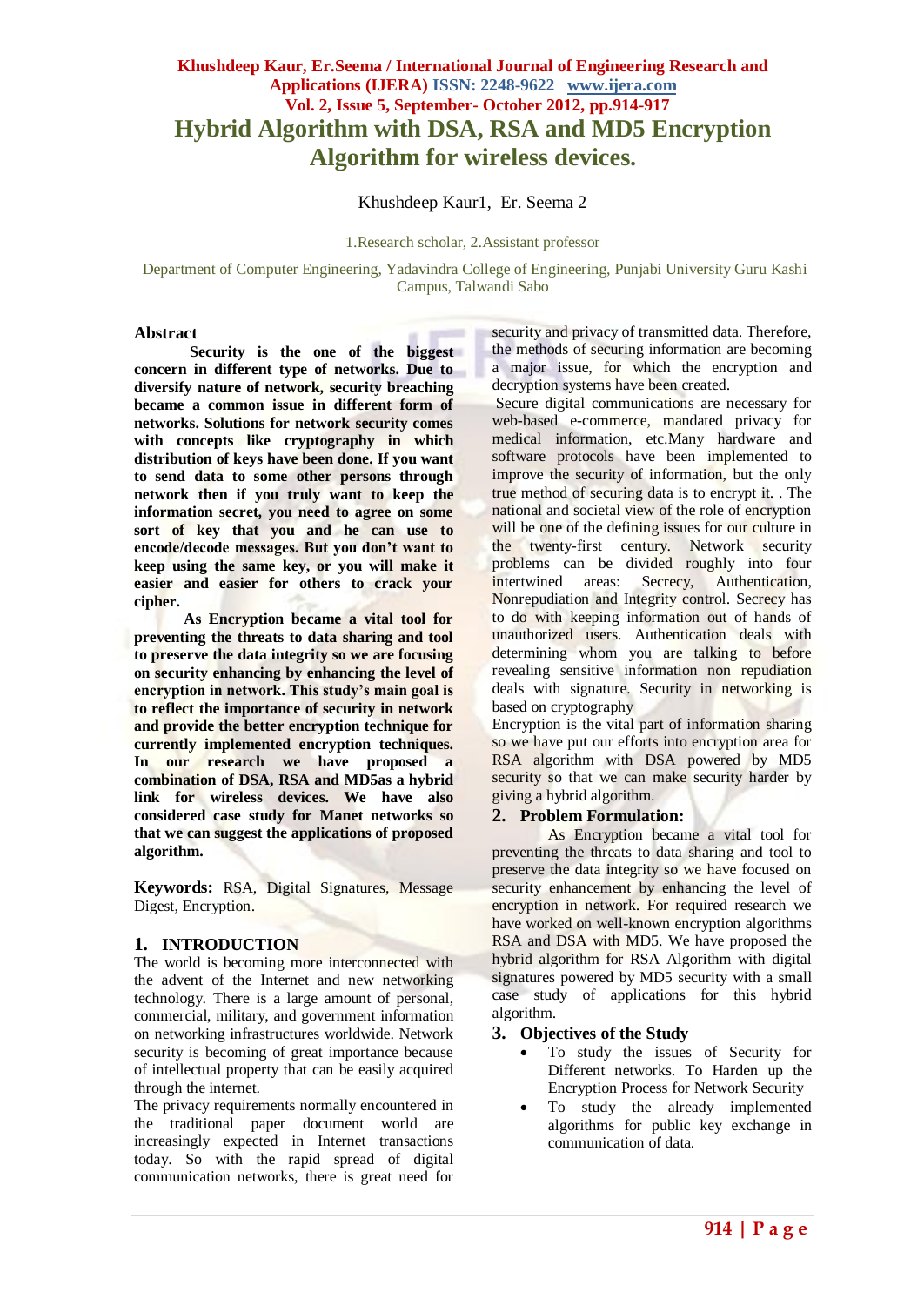#### **Khushdeep Kaur, Er.Seema / International Journal of Engineering Research and Applications (IJERA) ISSN: 2248-9622 www.ijera.com Vol. 2, Issue 5, September- October 2012, pp.914-917**

- To provide a stable encryption, this can make good communication without carrying about data integrity threat.
- To test the performance of mobile device networks for proposed experiment.

#### **4. Research Methodology**

To achieve the set objectives, our research focused on the performance measurement of network structure with implementation of Different security algorithm. We have considered RSA, DSA and MD5 algorithm for checking response time, load, throughput and reliability of Ad-hoc networks with implementation of these algorithms. We have considered OLSR protocol for general connectivity in between the ad-hoc network. We have considered different servers like Blade servers for providing different services to network. We start with different scenarios in OPNET simulator for checking out the performance and reliability of the network. Our research focused on these algorithms implementation in Six Phases

1<sup>st</sup> **Phase:** This phase contains the basic functionality and layout of network using servers and ad-hoc devices.

2<sup>nd</sup> Phase: In this phase, we have implemented the different tasks to network by configuring the task management through task manger in OPNET. After configuring tasks, we have configured the traffic type i.e. FTP and HTTP. After all configurations of applications, finally we have configured the profile for different scenarios. We have created topologies with help of Wlan Ethernet Router, Wlan Workstation, Manet Station, Blade servers and Database servers.

**3<sup>rd</sup> Phase:** In this phase, we have implemented the different scenarios and different scenarios including a scenario without any security algorithm, a scenario with RSA algorithm, a scenario with DSA algorithm and a scenario with different algorithms (RSA, DSA, MD5).

**4 th Phase:** We have implemented manet protocol i.e. OLSR in network for general routing purposes. 5<sup>th</sup> Phase: We have done simulation of these networks implemented with different type of security algorithm for 10 minutes in OPNET.

**6 th Phase:** Results from all Scenarios have compared with proposed scenario (with all three algorithm) to fetch parameters like End to End Delay, Overall Throughput, Response time, Packet delivery. Ethernet delay, Traffic receive, Traffic sent, Load etc.

#### **5. Scope and significance of study:**

There is an ample scope of research in the stated area. Present study will reflect the importance of security in network and will provides the better encryption technique for currently implemented encryption techniques. It will explore how to tackle with the threats to data integrity and for safe passage of data from one node to another. This research will provides the great feasibility for authentication process improvement for security in network.

### **6. SIMULATION AND RESULTS**

*For evaluation the performance of Manet Network for our proposed work, in this section, we use a simulation tool OPNET to conduct several experiments*

#### *A. Simulation environment and parameters*

*In our simulations, we consider four different scenarios of sensing area: 100 m\*1000m, each is with 10 randomly deployed mobile nodes. The BS is located on the corner of sensing field. Every mobile node is initially equipped with 10m/s speed. We define the database server and two blade servers for testing our proposed research connected with 15 nodes LAN. We used a layer 2 router for load balancing between servers. Different tasks have been implemented by task manager in OPNET according to the server management in Server manager. Applications used are FTP and HTTP for checking the behaviour of traffic filtered by encryption algorithms. Single profile for whole simulation has been done with random waypoint mobility algorithm for mobile nodes.*



*Above Figure shows the simulation scenario for testing different encryption schemes.*

*Comparison of Our proposed hybrid algorithm with Plane network, Network with RSA, Network with DSA.*

#### *1)Throughput*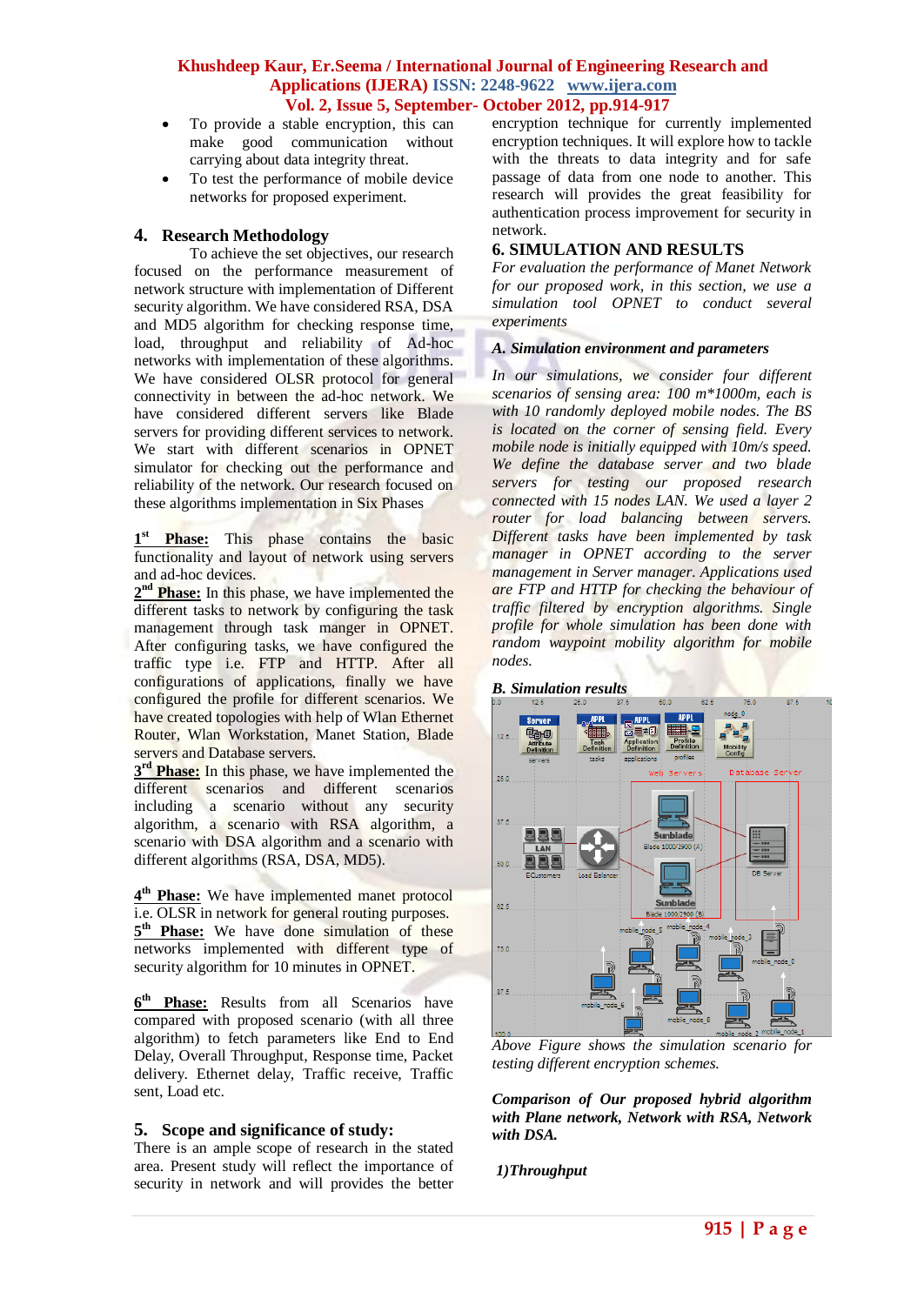# **Khushdeep Kaur, Er.Seema / International Journal of Engineering Research and Applications (IJERA) ISSN: 2248-9622 www.ijera.com Vol. 2, Issue 5, September- October 2012, pp.914-917**<br> **Example Encryption-DSA-DES-1**



#### *2) Application Response Time*







#### *4) Traffic Received (Packets/sec)*



*5) Ethernet Delay*